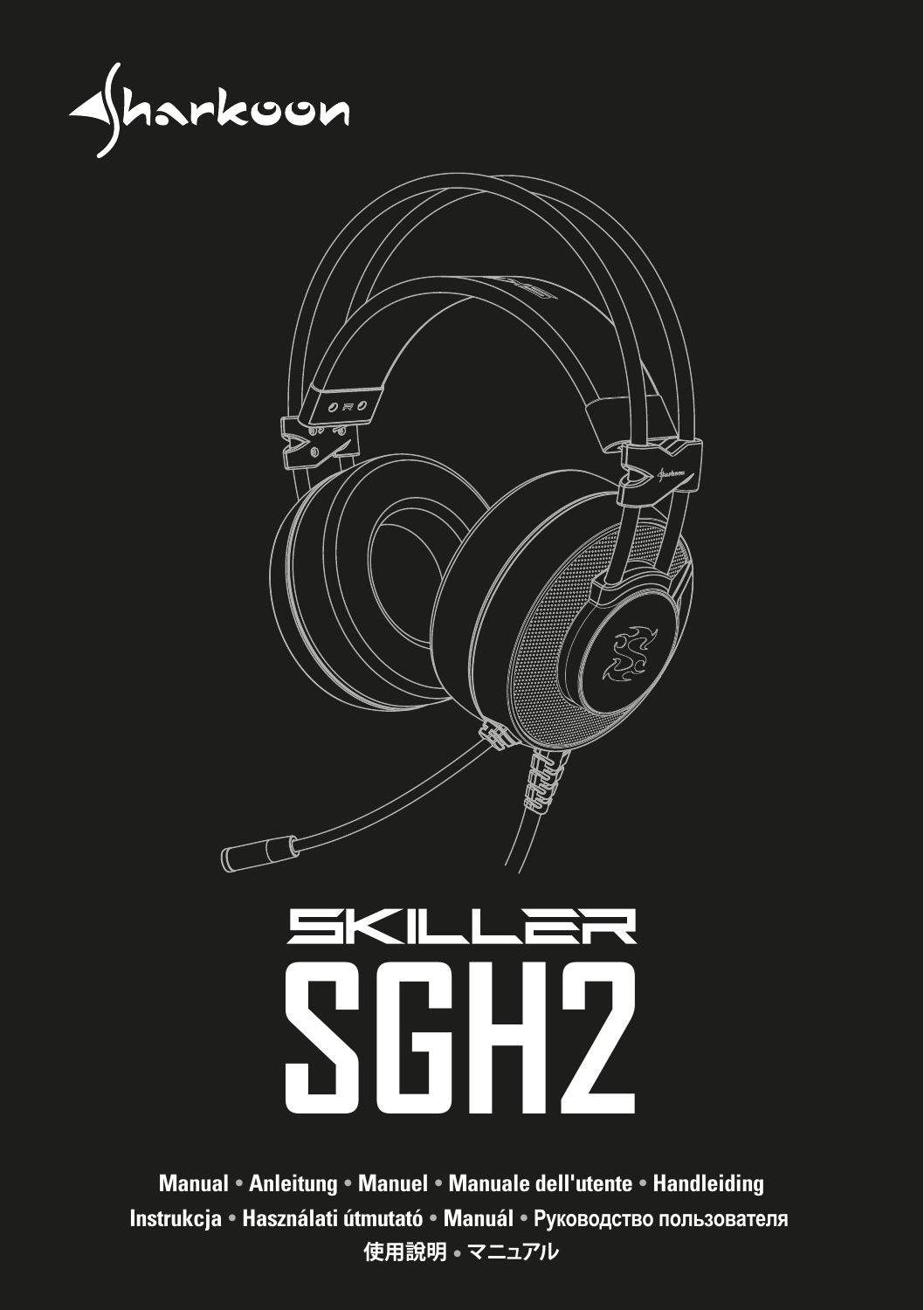**Specifications Spezifikationen Spécifications Specifiche tecniche Especificaciones Especificações Specificaties Specyfikacja M**ű**szaki adatok Technické údaje Особенности 規格 仕様**

#### **General:**

| m.                | Type                        | Stereo Headset     |
|-------------------|-----------------------------|--------------------|
| <b>College</b>    | Design                      | Circumaural        |
| m.                | Connector                   | <b>USB</b>         |
| ٠                 | Illumination                | <b>USB Powered</b> |
| <b>Contractor</b> | <b>Weight without Cable</b> | 390q               |

#### **Headphone Specifications:**

| a a                 | Speaker Diameter                  | $50 \text{ mm}$   |
|---------------------|-----------------------------------|-------------------|
| o.                  | Impedance                         | $32 \Omega$       |
|                     | $\blacksquare$ Frequency Response | 20 Hz - 20,000 Hz |
|                     | Sensitivity                       | 94 dB $\pm$ 3 dB  |
| <b>The Contract</b> | Max. Power                        | $50 \text{ mW}$   |

#### **Microphone Specifications:**

|                       | Direction                  | Omnidirectional    |
|-----------------------|----------------------------|--------------------|
|                       | $\blacksquare$ Impedance   | $2.2 k\Omega$      |
|                       | Frequency Response         | 100 Hz - 10,000 Hz |
| <b>The Contractor</b> | <b>Flexible Microphone</b> |                    |

### **Cable and Connectors:**

| Total Cable Length USB | $250 \text{ cm}$ |
|------------------------|------------------|
| Gold-Plated Connectors |                  |
|                        |                  |

 $\triangleleft$ harkoon

### **Compatibility:**

|  | PCs/Notebooks |  |
|--|---------------|--|
|--|---------------|--|

## **Package Contents:**

- $\blacksquare$  SKILLER SGH2
- Manual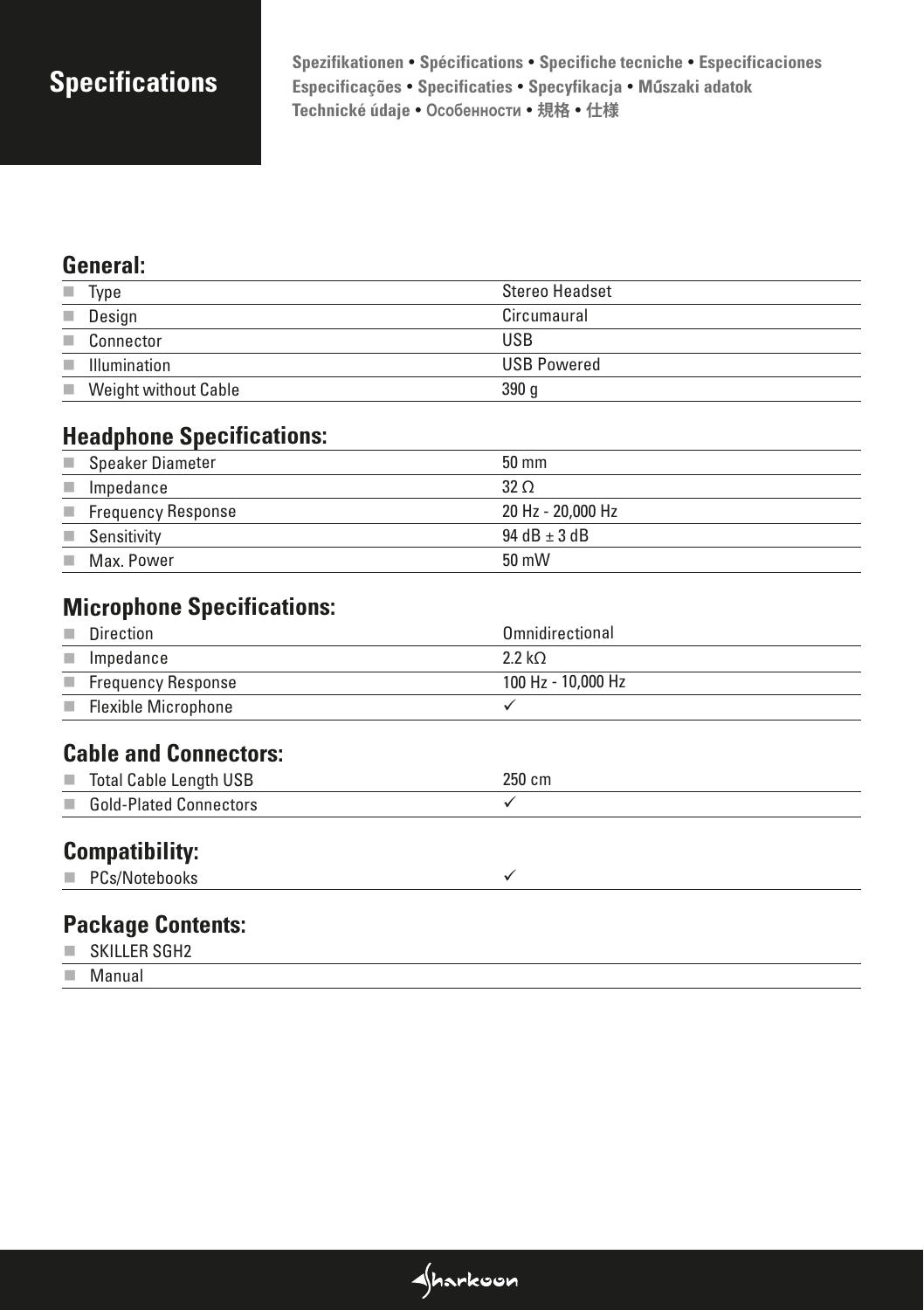# **Package Contents**

**Verpackungsinhalt Contenu de la boîte Contenuto della confezione Contenidos del Embalaje Conteúdo da embalagem Verpakkingsinhoud Zawarot**ść **opakowania A csomag tartalma Balení Комплект поставки 包裝內含物件 パッケージの内容**

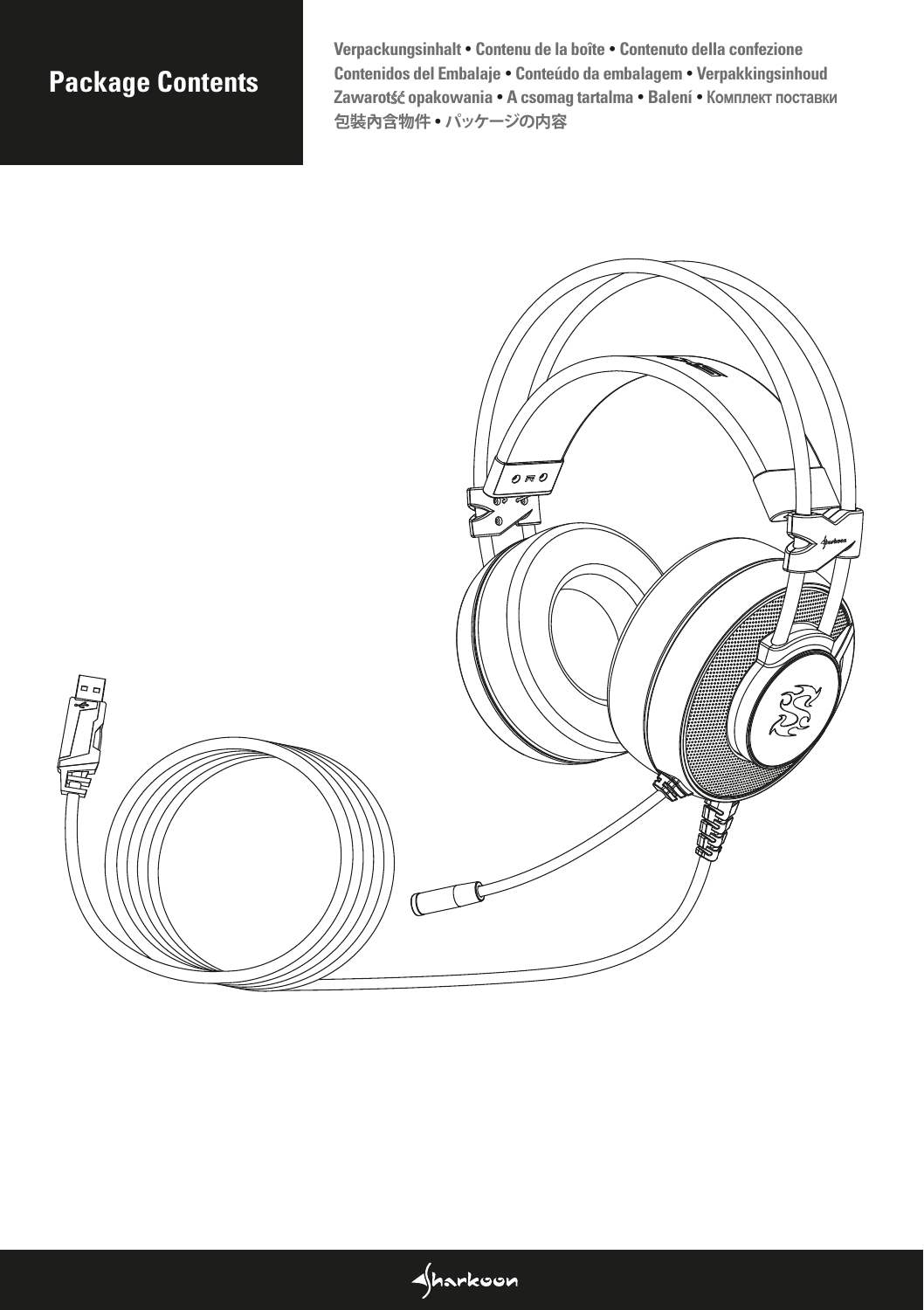# **Volume Control**

**Lautstärkeregelung Contrôle du volume Controllo volume Control del volumen Controle de volume Volumeregeling Kontrola gło**ś**no**ś**ci Hanger**ő**szabályozó Ovládání hlasitosti Регулировка громкости 音量控制 ボリュームコントロール**

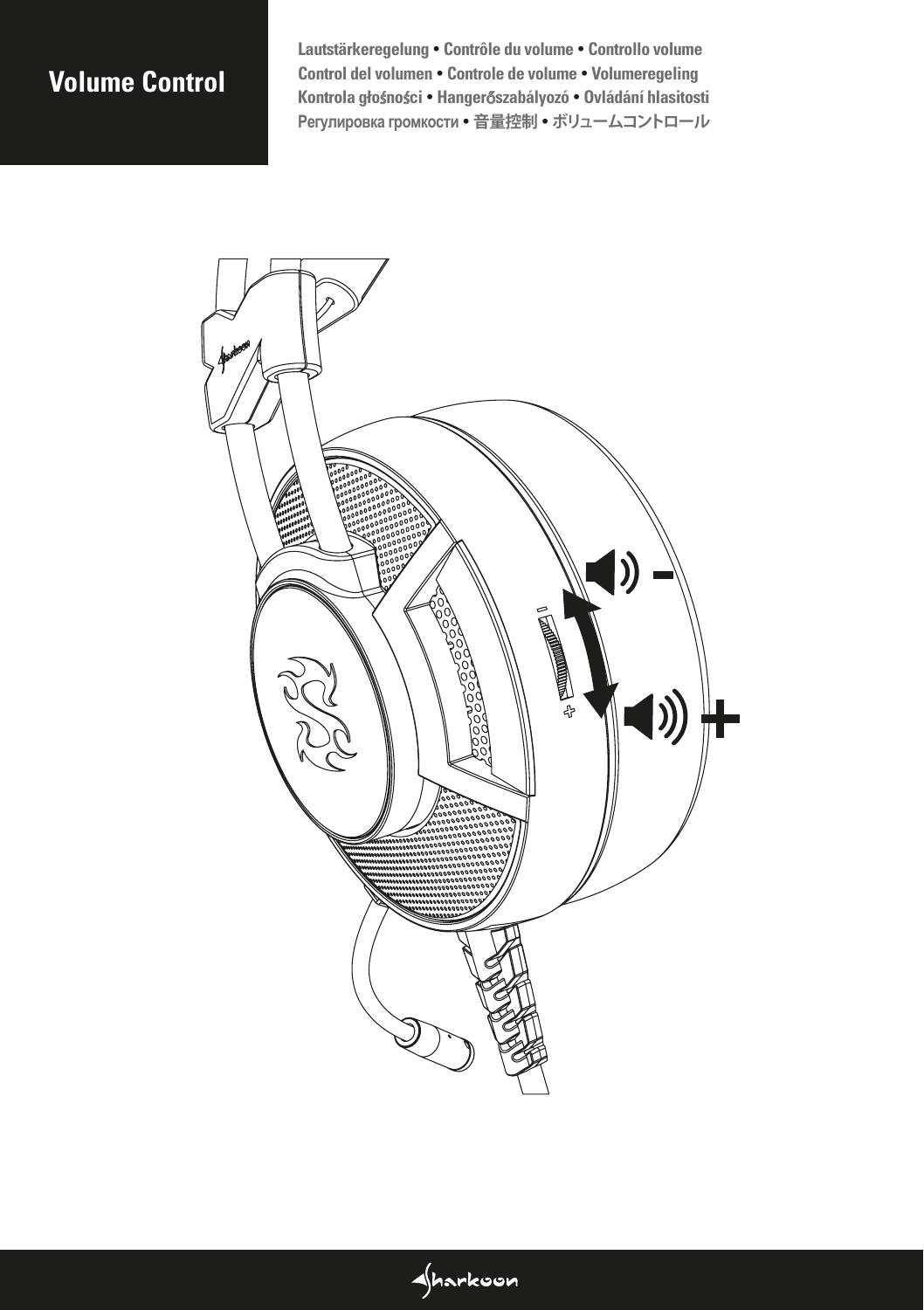# **USB Connector**

**USB-Anschluss Port USB Connettore USB Conector USB Conector USB USB aansluiting Podł**ą**czenie USB USB-csatlakozás Konektor USB USB коннектор USB 接頭 USB コネクタ** 

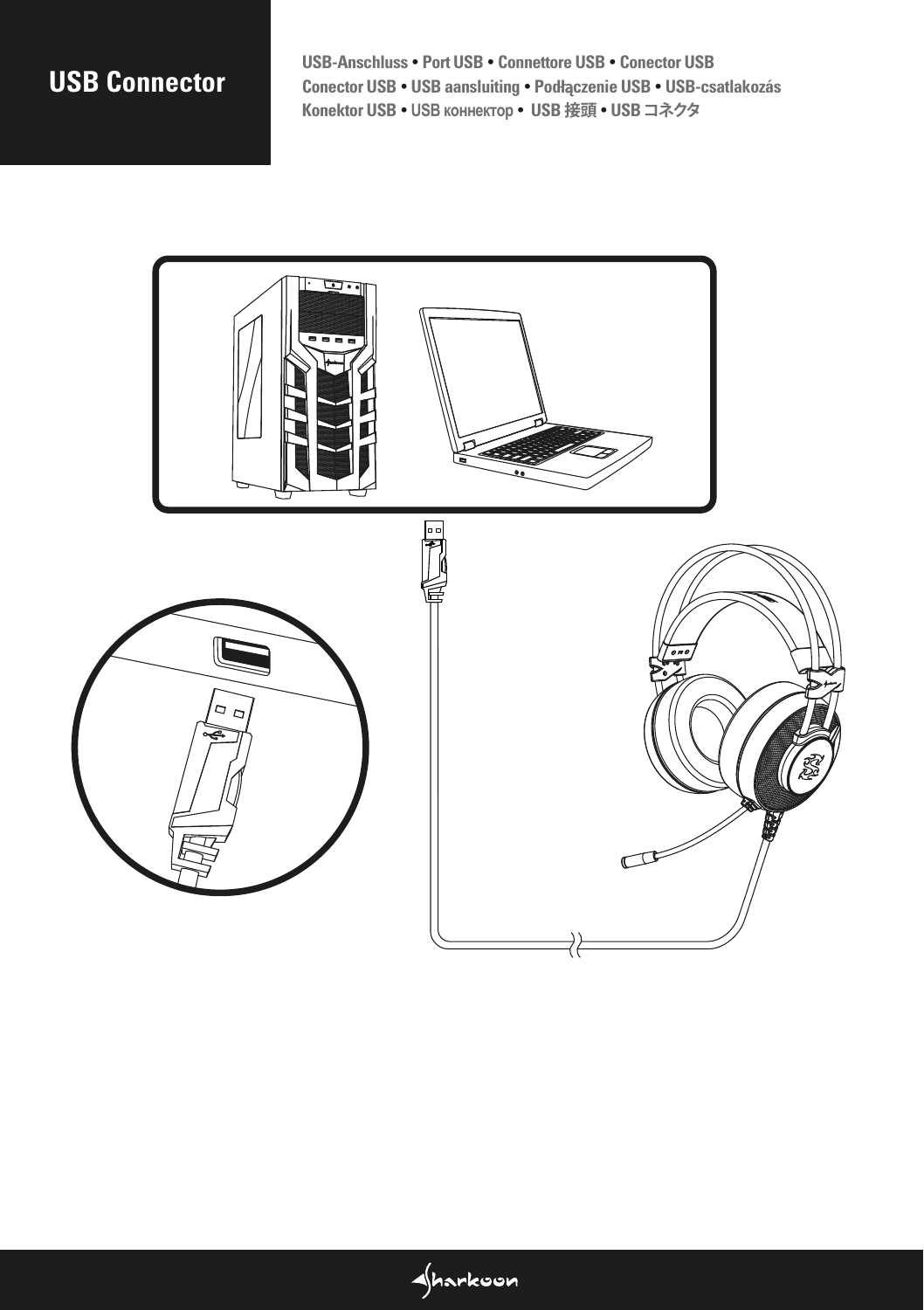



| <b>EN</b>              | Avoid listening at a high volume level for a longer period of time. Doing so may harm your hearing.                                          |
|------------------------|----------------------------------------------------------------------------------------------------------------------------------------------|
| DE                     | Vermeiden Sie es, das Headset über längere Zeit bei hoher Lautstärke zu benutzen.<br>Es kann Ihr Gehör schädigen.                            |
| <b>FR</b>              | Veuillez éviter d'écouter de la musique à un niveau de volume élevé pendant une période prolongée<br>car ceci peut d'altérer votre audition. |
| $\mathsf{I}\mathsf{T}$ | Evitare di ascoltare ad alto volume per periodi prolungati perché si possono subire danni all'udito.                                         |
| ES                     | La escucha de sonidos de alto volumen durante periodos prolongados de tiempo podría provocar<br>lesiones auditivas.                          |
| <b>PT</b>              | Mantenha o volume em um nível moderado. A exposição contínua a volumes muito altos poderá<br>causar danos à sua audição.                     |
| <b>NL</b>              | Vermijd het langdurig luisteren naar een hoog volumeniveau omdat dit uw gehoor kan beschadigen.                                              |
| <b>PL</b>              | Nalezy unikac dłuzszego słuchania przy wysokim poziomie głosnosci, poniewaz moze to<br>spowodowac uszkodzenie słuchu.                        |
| HU                     | Ne hallgasson zenét nagy hangerőn hosszú ideig. Ez károsíthatja a hallását.                                                                  |
| CZ                     | Vyvarujte se delšího poslechu pri vysoké hlasitosti. Muže to zpusobit poškození sluchu.                                                      |
| RU                     | Избегайте длительного использования устройства при высоком уровне громкости.<br>Это может привести к потере слуха.                           |
| <b>CN</b>              | 請不要長時間在高音量狀態下使用, 可能導致聽力受損。                                                                                                                   |
| <b>JP</b>              | 長時間にわたって高い音量を聴き続けることはおやめください。 聴力に支障を与えることがあります。                                                                                              |

 $\triangleleft$ harkoon

If this Sharkoon device fails to perform properly, please contact our customer support by E-mail:

**support@sharkoon.com (Europe) support@sharkoon.com.tw (International)**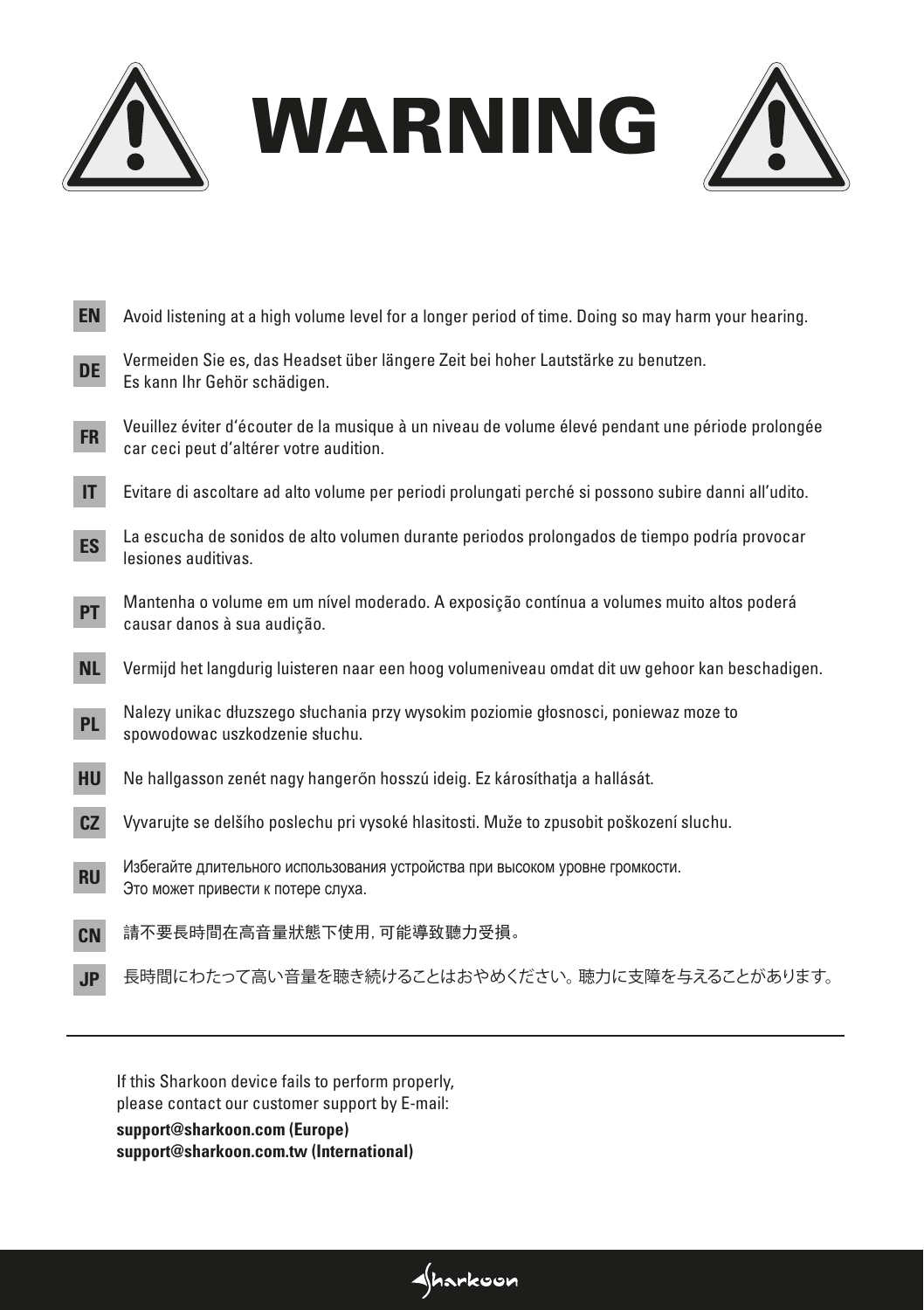# **Note Hinweis**

#### **Legal Disclaimer**

For potential loss of data, especially due to inappropriate handling, SHARKOON assumes no liability. All named products and descriptions are trademarks and/or registered trademarks of the respective manufacturers and are accepted as protected. As a continuing policy of product improvement at SHARKOON, the design and specifications are subject to change without prior notice. National product specifications may vary. All rights reserved especially (also in extracts) for translation, reprinting, reproduction by copying or other technical means. Infringements will lead to compensation. All rights reserved especially in case of assignation of patent or utility patent. Means of delivery and technical modifications reserved.

#### **Disposal of your old products**

Your product is designed and manufactured with high quality materials and components, which can be recycled and reused.

 When this crossed-out wheeled bin symbol is attached to a product, it means the product is covered by the European Directive 2012/19/EU. Please be informed about the local separate collection system for electrical and electronic products. Please act according to your local rules and do not dispose of your old products with your normal household waste. The correct disposal of your old product will help prevent potential negative consequences to the environment and human health.

#### **Rechtliche Hinweise**

Für evtl. auftretenden Datenverlust, insbesondere durch unsachgemäße Handhabung, übernimmt SHARKOON keine Haftung. Alle genannten Produkte und Bezeichnungen sind Warenzeichen und/oder eingetragene Warenzeichen der jeweiligen Hersteller und werden als geschützt anerkannt. Als ein Teil von SHARKOONs Politik der fortwährenden Produktverbesserung unterliegen Produktdesign und -spezifikationen Änderungen ohne vorherige Ankündigung. Die Spezifikationen können in verschiedenen Ländern variieren. Alle Rechte vorbehalten, insbesondere (auch auszugsweise) die der Übersetzung, des Nachdrucks, der Wiedergabe durch Kopieren oder ähnliche Verfahren. Zuwiderhandlungen verpflichten zu Schadenersatz. Alle Rechte vorbehalten, insbesondere für den Fall der Patenterteilung oder GM-Eintragung. Liefermöglichkeiten und technische Änderungen vorbehalten.

#### **Entsorgung Ihres alten Gerätes**

Ihr Gerät wurde unter Verwendung hochwertiger Materialien und Komponenten entwickelt und hergestellt, die recycelt und wiederverwendet werden können.

 $\triangleleft$ harkoon



Befindet sich dieses Symbol (durchgestrichene Abfalltonne auf Rädern) auf dem Gerät, bedeutet dies, dass für dieses Gerät die Europäische Richtlinie 2012/19/EU gilt. Informieren Sie sich über die geltenden Bestim mungen zur getrennten Sammlung von Elektro- und Elektronik-Altgeräten in Ihrem Land. Richten Sie sich bitte nach den geltenden Bestimmungen in Ihrem Land, und entsorgen Sie Altgeräte nicht über Ihren Haushaltsabfall. Durch die korrekte Entsorgung Ihrer Altgeräte werden Umwelt und Menschen vor möglichen negativen Folgen geschützt.